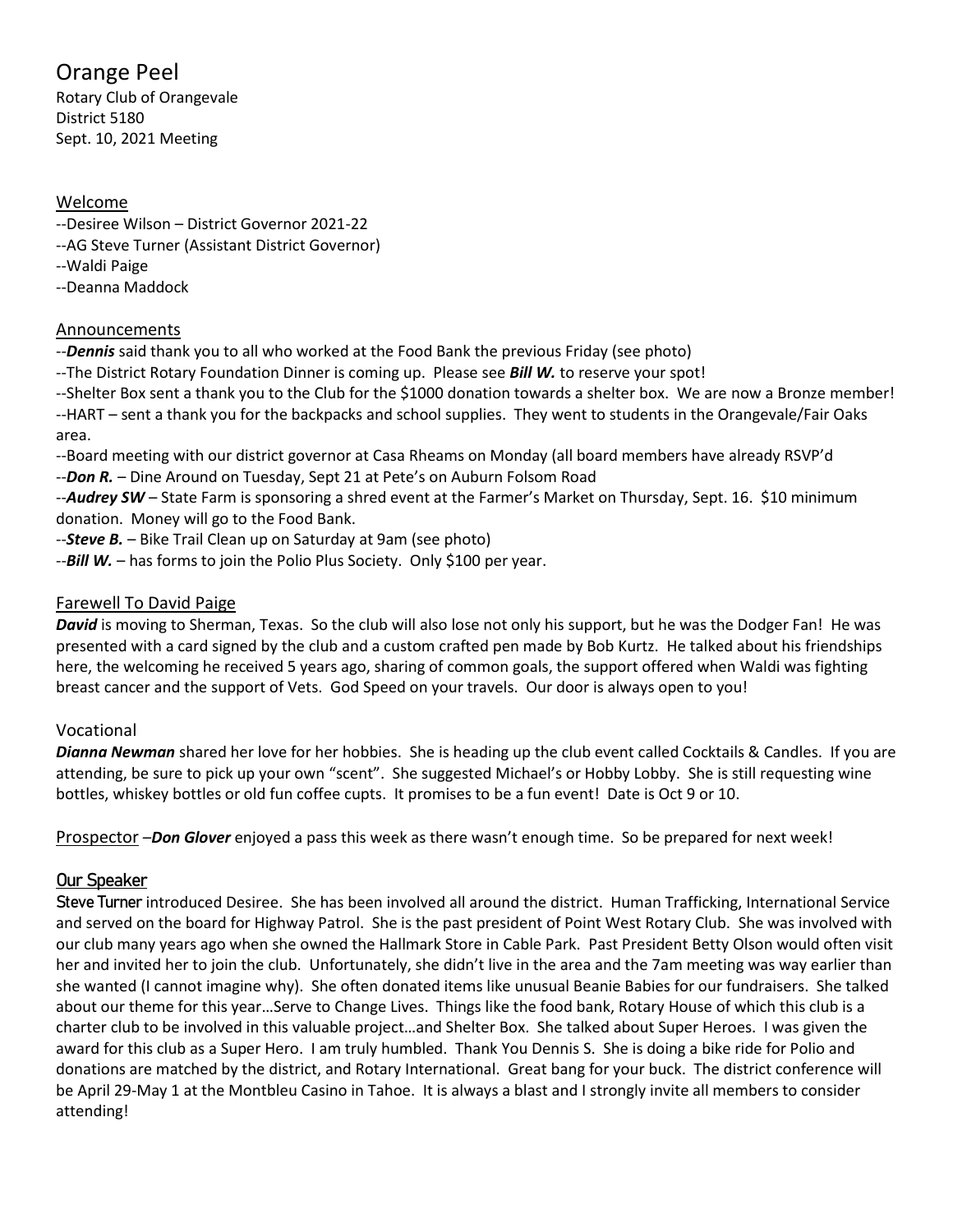## Upcoming Speakers for September

--Sept. 17 --Folsom Pioneer Village, Sumner Howes will be sharing the trip to the West. Should be a fun one as they come dressed in costume.

--Sept. 24 is HART of Orangevale & Fair Oaks. Brenda Epperly will be our speaker.

--Oct. 1 is Ken Spencer. He always talks about fascinating Iphone information and the latest apps.

#### Fundraising

--Several meetings as we try to come up with game plans to raise money without the crab feed. It is really important for members to keep an open mind to new ideas. Nothing is perfect, but we are trying!

### Raffle

--With 6 balls and \$130 in the pot, *Bert S.* had her lucky number drawn. But no money honey…..

#### Sept. 17 Jobs

--Greeters –Tommy & Sue Frost --Invocation – Audrey --Vocational Speaker – ? --Raffle Tickets – Bert S. (be there by 6:30) \*\*\*\*\*Love to all I will be in Maui Sept 16-23\*\*\*\*

#### Pictures following thanks to *Bob K. & Dennis S.*

David's Cake, Bob & David with special pen David, Bob & Prez. Dennis Dianna & her projects Steve Turner, Desiree Wilson Desiree & Lorie Bert trying for the orange ball Bike Trail clean up crew

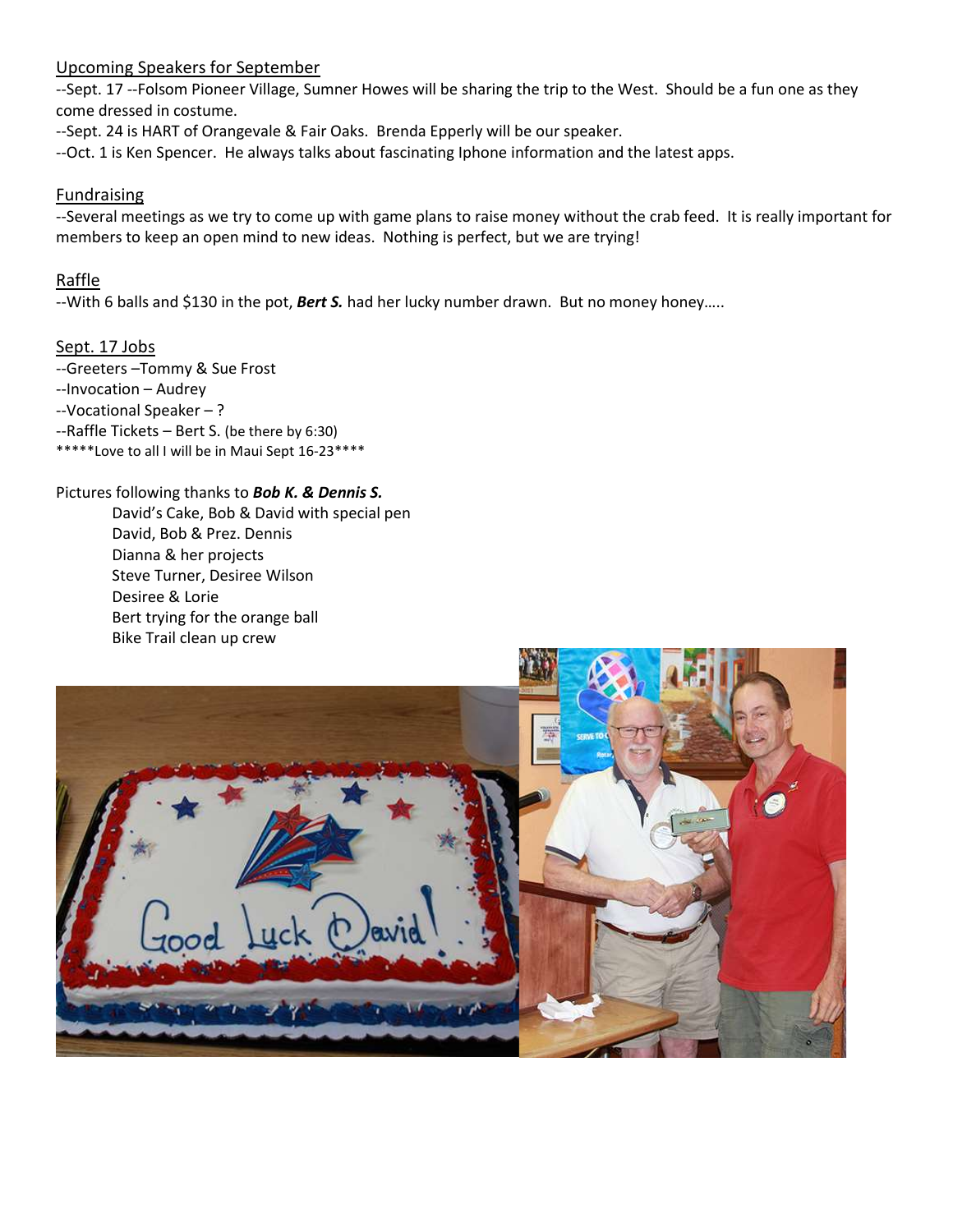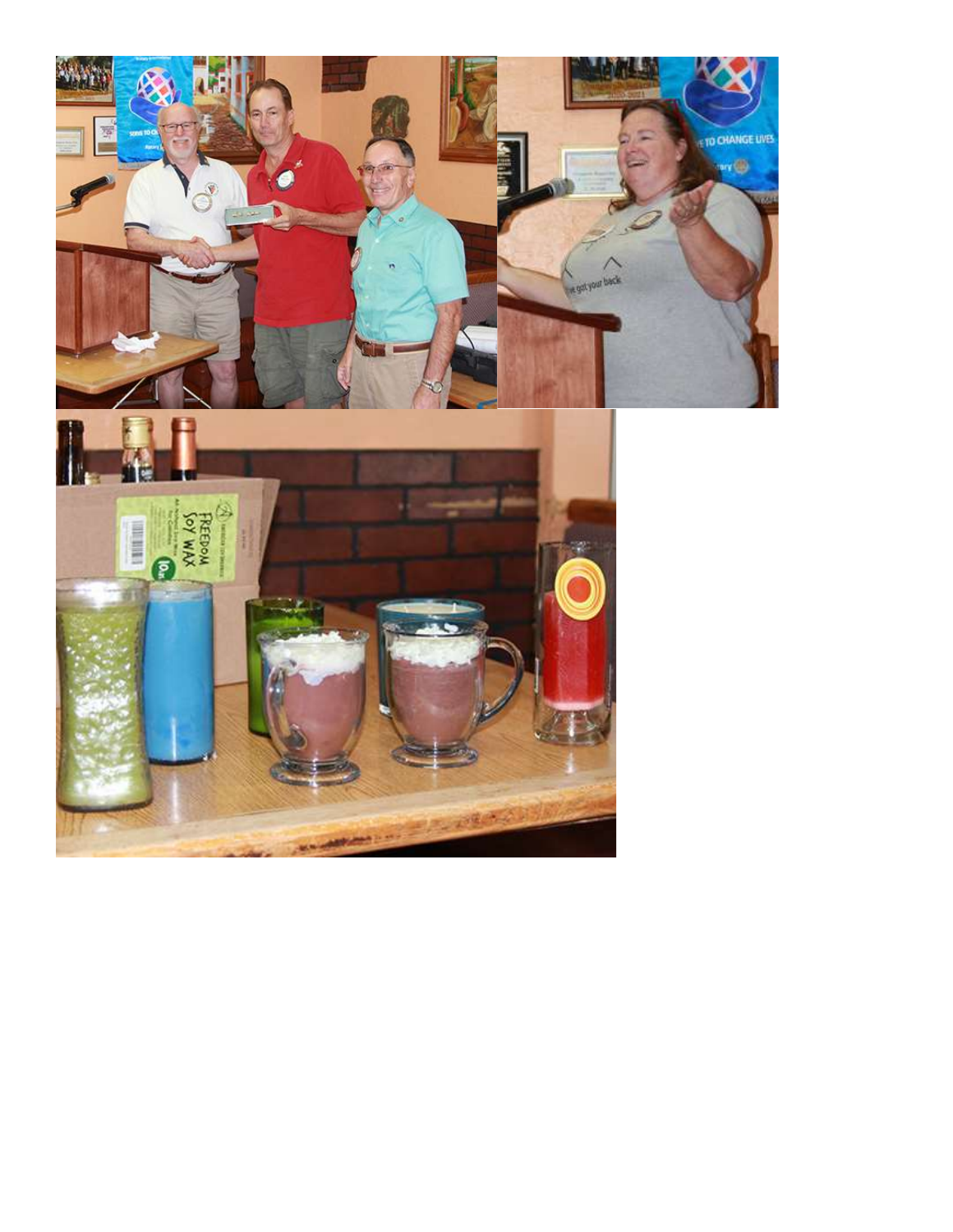